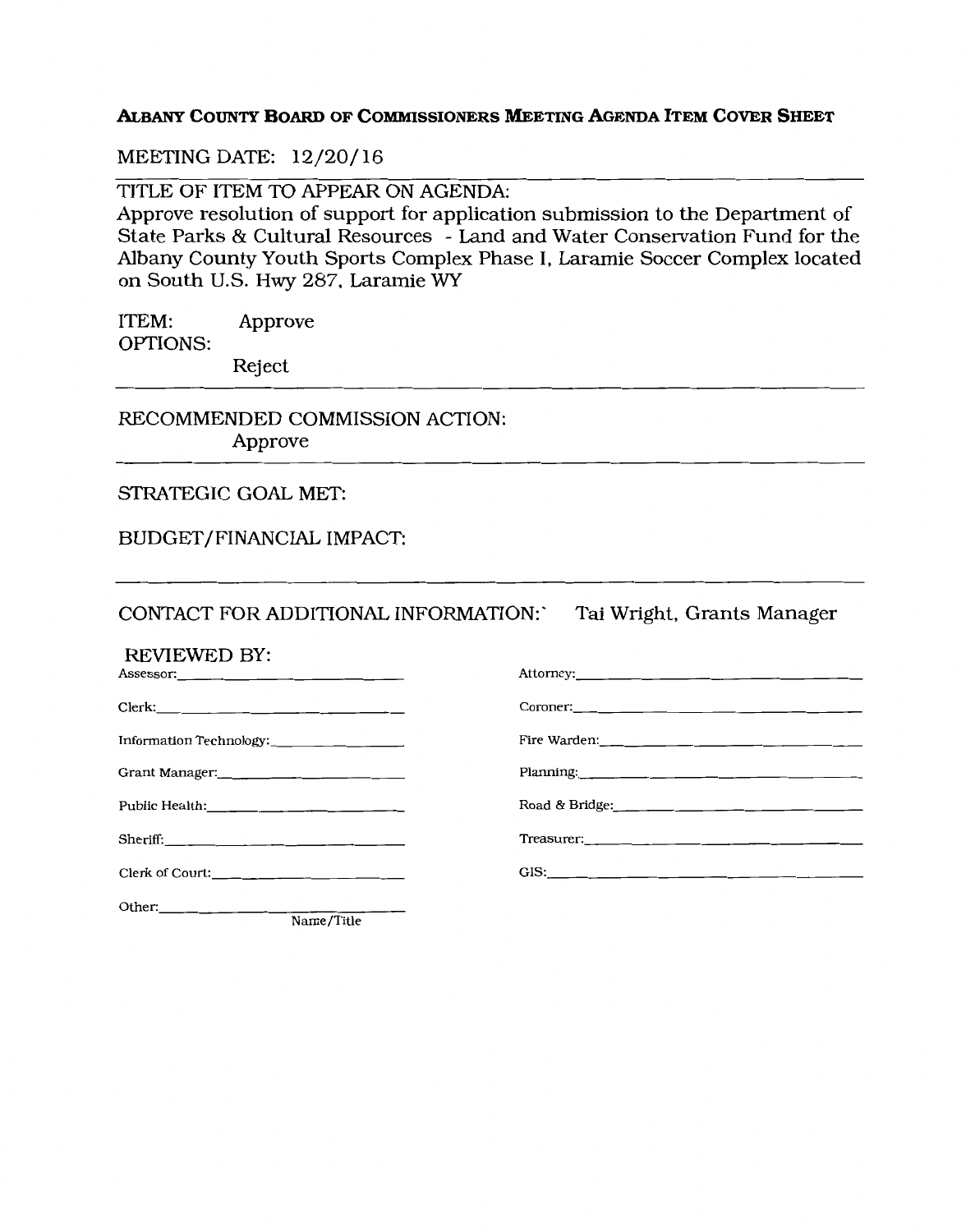# **RESOLUTION OF SUPPORT**

### **RESOLUTION NO. 2016-023**

# **A RESOLUTION AUTHORIZING SUBMISSION OF APPLICATION TO THE LAND AND WATER CONSERVATION FUND (LWCF) PROGRAM FOR COMMUNITY YOUTH COMPLEX, SOCCER PHASE ON BEHALF OF THE GOVERNING BODY FOR ALBANY COUNTY**

# **FOR THE PURPOSE OF: Community Youth Complex, Soccer Phase, located on South** U.S. **Hwy 287, Laramie, WY.**

# WITNESSETH

**WHEREAS,** the Governing Body for Albany County desires to participate in the LAND AND WATER CONSERVATION FUND PROGRAM to assist in financing this project; and

**WHEREAS,** the Governing Body of Albany County recognizes this project will create public benefits as it will enhance the accessibility and availability of outdoor recreation to undeveloped county-owned land, enhance tourism and economic development related to outdoor recreation activities/tournaments and improve infrastructure within the boundaries of Albany County; and

**WHEREAS,** the LAND AND WATER CONSERVATION FUND PROGARM requires that certain criteria be met, as described in the Wyoming State Parks & Cultural Resources, Wyoming Handbook, and to the best of our knowledge this application meets those criteria; and

**WHEREAS,** the Governing Body of Albany County plans to secure match for the LAND AND WATER CONSERVATION FUND Project from the following source(s):

• \$300,000 (50.0% match) from funds provided by the 501 (c) 3 organization, Laramie Soccer Club

**WHEREAS,** Albany County held one public hearing on December 20, 2016 to solicit testimony from citizens and gave full consideration to all comments received; and;

**WHEREAS,** Albany County is working in partnership with Laramie Soccer Club and has provided preliminary project cost estimates, architectural schematic design drawings, and utility systems evaluation for the Laramie Soccer Complex, and

**WHEREAS,** Albany County engaged the private sector with the market area and gave full consideration to all comments received; and